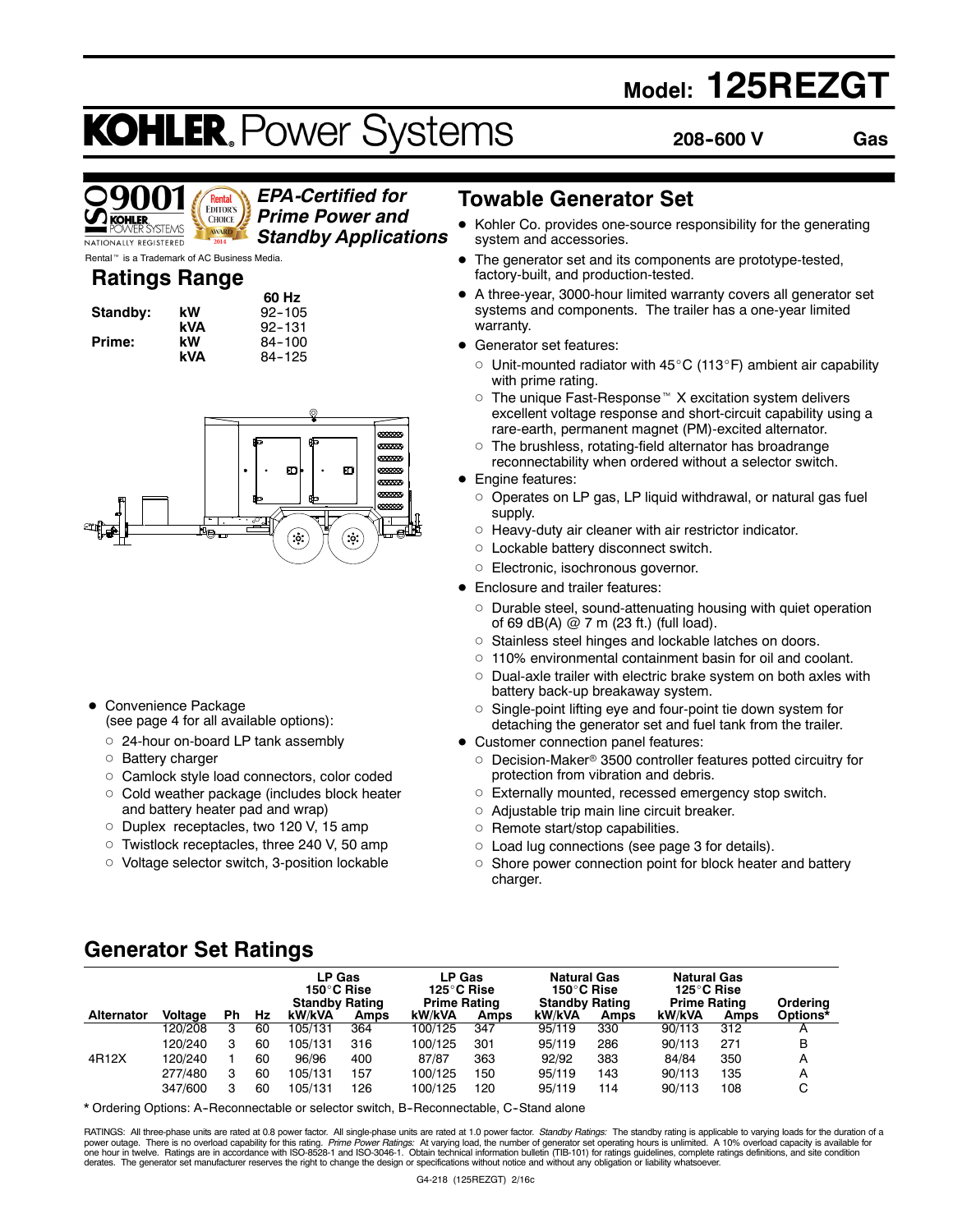# **Alternator Specifications**

| <b>Specifications</b>                                         | <b>Alternator</b>                                |
|---------------------------------------------------------------|--------------------------------------------------|
| Manufacturer                                                  | Kohler                                           |
| Type                                                          | 4-Pole, Rotating-Field                           |
| Exciter type                                                  | Brushless, Rare-Earth<br><b>Permanent Magnet</b> |
| Leads: quantity, type                                         | 12, Reconnectable                                |
| Voltage regulator                                             | Solid State, Volts/Hz                            |
| Insulation:                                                   | <b>NEMA MG1</b>                                  |
| Material                                                      | Class H                                          |
| Temperature rise                                              | 150°C, Standby/                                  |
|                                                               | 125°C, Prime                                     |
| Bearing: quantity, type                                       | 1, Sealed                                        |
| Coupling                                                      | <b>Flexible Disc</b>                             |
| Amortisseur windings                                          | Full                                             |
| Voltage regulation, no-load to full-load                      | ±0.5%                                            |
| One-step load acceptance                                      | 100% of Rating                                   |
| Unbalanced load capability                                    | 100% of Rated Standby<br>Current                 |
| Peak motor starting kVA @ 0.3 PF:<br>480 V<br>4R12X (12 lead) | (35% dip for voltages below)<br>448              |

**Engine**

#### • NEMA MG1, IEEE, and ANSI standards compliance for temperature rise and motor starting.

- Sustained short-circuit current of up to 300% of the rated current for up to 10 seconds.
- Sustained short-circuit current enabling downstream circuit breakers to trip without collapsing the alternator field.
- Self-ventilated and dripproof construction.
- Windings are vacuum-impregnated with epoxy varnish for dependability and long life.
- Superior voltage waveform from a two-thirds pitch stator and skewed rotor.
- $\bullet$  The unique Fast-Response® X excitation system delivers excellent voltage response and short-circuit capability using a rare-earth, permanent magnet (PM)-excited alternator.

# **Application Data**

#### **Fuel**

| <b>Engine Specifications</b>                                                                                                                                                                                   |                                                                                                 | <b>Fuel System</b>                                                                                                                     |
|----------------------------------------------------------------------------------------------------------------------------------------------------------------------------------------------------------------|-------------------------------------------------------------------------------------------------|----------------------------------------------------------------------------------------------------------------------------------------|
| Manufacturer                                                                                                                                                                                                   | PSI                                                                                             | Fuel type                                                                                                                              |
| Engine: model, type                                                                                                                                                                                            | Industrial, 8.8 L, 4-Cycle,<br><b>Naturally Aspirated</b>                                       | Fuel supply li                                                                                                                         |
| Cylinder arrangement<br>Displacement, L (cu. in.)<br>Bore and stroke, mm (in.)                                                                                                                                 | $V-8$<br>8.8 (537)<br>$110 \times 114$ (4.35 x 4.5)                                             | Fuel supply li<br>Natural gas fu<br>(in. $H_2O$ )                                                                                      |
| Compression ratio<br>Piston speed, m/min. (ft./min.)                                                                                                                                                           | 10.1:1<br>411 (1350)                                                                            | LPG vapor wi<br>pressure, kPa                                                                                                          |
| Rated rpm<br>Max. power at rated rpm, kW (HP)<br>Valve (exhaust) material<br>Governor type<br>Frequency regulation, no-load to full-load<br>Frequency regulation, steady state<br>Air cleaner type, all models | 1800<br>127 (170)<br>Int.-A193 Exh. Inconel<br>Electronic<br><b>Isochronous</b><br>±0.5%<br>Dry | <b>Fuel Compo:</b><br>Methane, % b<br>Ethane, % by<br>Propane, % b<br>Propene, % b<br>$C_4$ and highe<br>Sulfur, ppm m<br>Lower heatin |
| <b>Exhaust</b>                                                                                                                                                                                                 |                                                                                                 | MJ/m <sup>3</sup> (Btu/ft<br>* Fuels with                                                                                              |
| <b>Exhaust System</b><br>Exhaust manifold type<br>Exhaust flow at rated kW, $m^3/m$ in. (cfm)                                                                                                                  | Dry<br>16.7 (590)                                                                               | outside the<br>further ana                                                                                                             |
| Exhaust temperature at rated kW, dry<br>exhaust, °C (°F)                                                                                                                                                       | 649 (1200)                                                                                      | Lubricati                                                                                                                              |
| Maximum allowable back pressure,                                                                                                                                                                               |                                                                                                 | Lubricating                                                                                                                            |
| kPa (in. Hg)<br><b>Engine Electrical</b>                                                                                                                                                                       | 10.2(3.0)                                                                                       | Type<br>Oil pan capad<br>Oil pan capad                                                                                                 |
| Employee Electrical Orio                                                                                                                                                                                       |                                                                                                 | Oil filter: quar                                                                                                                       |

#### **Engine Electrical System** Ignition system **Individual Coil** Near Plug Ignition Battery charging alternator: Ground (negative/positive) Negative Volts (DC) 12 Ampere rating 70 Starter motor rated voltage (DC) 12 Battery, recommended cold cranking amps (CCA): Qty., rating for  $-18^{\circ}$ C (0°F) One, 630 Battery voltage (DC) 12

| г исгоузтан                                                                                           |                         |               |  |
|-------------------------------------------------------------------------------------------------------|-------------------------|---------------|--|
| Fuel type                                                                                             | Natural Gas, LP Gas, or |               |  |
|                                                                                                       | LP Liquid Withdrawal    |               |  |
| Fuel supply line inlet (gas)                                                                          | <b>1.25 NPTF</b>        |               |  |
| Fuel supply line inlet (LP liquid)                                                                    | 3/8 NPTF                |               |  |
| Natural gas fuel supply pressure, kPa                                                                 |                         |               |  |
| (in. $H_2O$ )                                                                                         | $1.74 - 2.74(7 - 11)$   |               |  |
| LPG vapor withdrawal fuel supply                                                                      |                         |               |  |
| pressure, kPa (in. H <sub>2</sub> O)                                                                  | 1.24-2.74 (5-11)        |               |  |
| <b>Fuel Composition Limits *</b>                                                                      | Nat. Gas                | <b>LP Gas</b> |  |
| Methane, % by volume                                                                                  | 90 min.                 | $1.2$ max.    |  |
| Ethane, % by volume                                                                                   | $4.0$ max.              | $10$ max.     |  |
| Propane, % by volume                                                                                  | $1.0$ max.              | 96 max.       |  |
| Propene, % by volume                                                                                  | $0.1$ max.              | 3 max.        |  |
| $C_4$ and higher, % by volume                                                                         | $0.3$ max.<br>25 max.   | 3 max.        |  |
| Sulfur, ppm mass<br>Lower heating value,                                                              |                         |               |  |
| $MJ/m3$ (Btu/ft <sup>3</sup> ), min.                                                                  | 33.2 (890)              | 78.8 (2116)   |  |
|                                                                                                       |                         |               |  |
| * Fuels with other compositions may be acceptable. If your fuel is                                    |                         |               |  |
| outside the listed specifications, contact your local distributor for<br>further analysis and advice. |                         |               |  |
|                                                                                                       |                         |               |  |
| Lubrication                                                                                           |                         |               |  |
| <b>Lubricating System</b>                                                                             |                         |               |  |
| Type                                                                                                  | <b>Full Pressure</b>    |               |  |
| Oil pan capacity, L (qt.)<br>8.0(8.5)                                                                 |                         |               |  |
| Oil pan capacity with filter, L (qt.)                                                                 | 8.5(9.0)                |               |  |
| Oil filter: quantity, type                                                                            | One, Cartridge          |               |  |
| Cooling                                                                                               |                         |               |  |
| <b>Radiator System</b>                                                                                |                         |               |  |

Radiator system capacity, including engine, L (gal.) 18.9 (5.0)

### **Operation Requirements**

| <b>Air Requirements</b>           |            |
|-----------------------------------|------------|
| Radiator-cooled cooling air,      |            |
| $m^3$ /min. (scfm) $\dagger$      | 215 (7600) |
| Combustion air, $m^3/m$ in. (cfm) | 7.5(266)   |
| Heat rejected to ambient air:     |            |

|  | 48.0 (2732) |
|--|-------------|
|  | 9.4(535)    |

 $\dagger$  Air density = 1.20 kg/m<sup>3</sup> (0.075 lbm/ft<sup>3</sup>)

Engine, kW (Btu/min.) Alternator, kW (Btu/min.)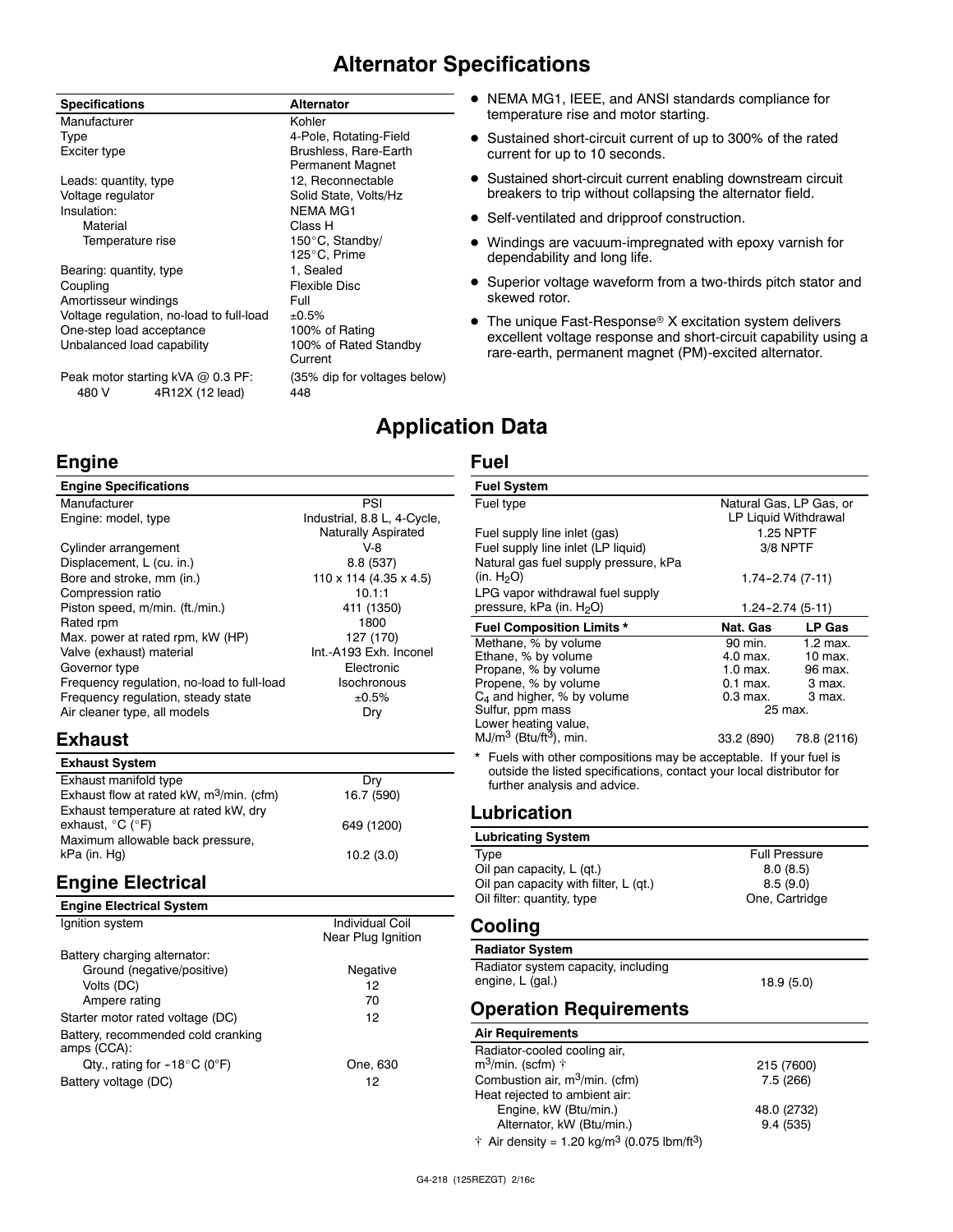# **Application Data**

#### **Fuel Consumption**  $\ddagger$

| LP Gas, $m^3/hr$ . (cfh) at % load               | Standby<br>Ratings | Prime<br><b>Ratings</b> |  |
|--------------------------------------------------|--------------------|-------------------------|--|
| 100%                                             | (498)<br>14.1      | (478)<br>13.5           |  |
| 75%                                              | (401)<br>11.3      | (387)<br>10.9           |  |
| 50%                                              | (304)<br>8.6       | (292)<br>8.2            |  |
| 25%                                              | (207)<br>5.8       | (201)<br>5.6            |  |
| $0\%$                                            | 3.1<br>(110)       | 3.1<br>(112)            |  |
|                                                  | <b>Standby</b>     | Prime                   |  |
| Natural Gas, m <sup>3</sup> /hr. (cfh) at % load | Ratings            | Ratings                 |  |
| 100%                                             | 34.0 (1201)        | 32.6 (1154)             |  |
| 75%                                              | (950)<br>26.9      | (909)<br>25.7           |  |
| 50%                                              | 20.2<br>(715)      | (701)<br>19.8           |  |
| 25%                                              | 14.0<br>(496)      | (482)<br>13.6           |  |
| 0%                                               | (293)<br>8.3       | (294)<br>8.3            |  |

 $\ddot{\text{*}}$  Nominal fuel rating: Natural gas, 37 MJ/m<sup>3</sup> (1000 Btu/ft.<sup>3</sup>) LP vapor, 93 MJ/m3 (2500 Btu/ft.3)

LP vapor conversion factors:

8.58 ft. $3 = 1$  lb.  $0.535$  m<sup>3</sup> = 1 kg.

36.39 ft. $3 = 1$  gal.

# **Controller**



#### **Decision-Maker<sup>®</sup> 3500 Paralleling Controller**

Provides advanced control, system monitoring, and system diagnostics for optimum performance and compatibility.

- Paralleling capability with bus sensing, first-on logic, synchronizer, and (isochronous, droop, and external controlled) load sharing
- Digital display with adjustable contrast and menu control provide easy local data access
- $\bullet$  Measurements are selectable in metric or English units
- Remote communication thru a PC via network or serial configuration
- Controller supports Modbus<sup>®</sup> protocol
- $\bullet$  Integrated hybrid voltage regulator with  $\pm 0.5\%$  regulation
- Potted circuitry for protection from vibration and debris
- $\bullet$  Built-in alternator thermal overload protection
- NFPA 110 Level 1 capability

# **Available Voltage Selector Switch**

(Available Options, see page 4)



- $\bullet$  Voltage selector switch, 3-position lockable, wired for:
	- $0$  120/240 volt, 1 phase
	- $0$  120/208 volt, 3 phase
	- $0$  277/480 volt, 3 phase

Modbus<sup>®</sup> is a registered trademark of Schneider Electric.

### **Power Panel**



- Viewable generator set controller with security cover
- Emergency stop switch
- Shore power connector, 120 V, 15 amp (for battery charger and block heater)
- Remote start connection
- Mobile paralleling box connection
- Main line circuit breaker
	- o Reconnectable models: Rating 400 amps, field adjustable based on voltage selected
	- o 600 volt models: Rating 150 amps, field adjustable
- Available Options, see page 4
	- d Two 15-amp 120 V, 1 phase, GFCI duplex receptacles (includes circuit breakers)
	- d Three 50-amp 240 V twistlock receptacles (includes circuit breakers)
	- d Color-coded camlock connections

**Load Lug Connections, Qty., Min./Max.**

1 load lug per phase #6-350MCM, 400 amp

# **Trailer**

- Dual-axle trailer with electric brake system on both axles with battery back-up breakaway system.
- DOT and TC (Transport Canada) compliant per current specifications published by both agencies, at the time of trailer manufacture.
- 2 5/16 in. ball hitch coupler with adaptability for an optional Lunette eye.
- $\bullet$  Lockable utility tool box with bottle jack, lug wrench, and fire extinguisher. Common key to enclosure.
- Running lights with 7-wire harness and connector.
- Front tonque jack.
- Rear stabilizer trailer jacks.
- Weight bearing fenders up to 227 kg (500 lbs.).

#### **Trailer Specifications**

| Dual, 1996 kg (4400 lb.) per axle                      |
|--------------------------------------------------------|
| ST225/75R15 LRD<br>with 1152 kg (2540 lb.) load rating |
| Steel, $15 \times 6$ , 6-bolt                          |
|                                                        |

# **Available Fuel Tank**

(Available Options-Fuel Tank, see page 4)

- Trailer-mounted LP fuel tanks for 24-hour run time (minimum).
- Lockable fuel tank access doors to each tank fill port.
- Tank assembly fuel level is shown on the DEC 3500 controller display.

#### **Fuel Tank Specifications**

Fuel Tank, qty. capacity Four, 244 L (64.6 gal.) at 80% full Fuel Tank, total capacity 978 L (258 gal.) at 80% full